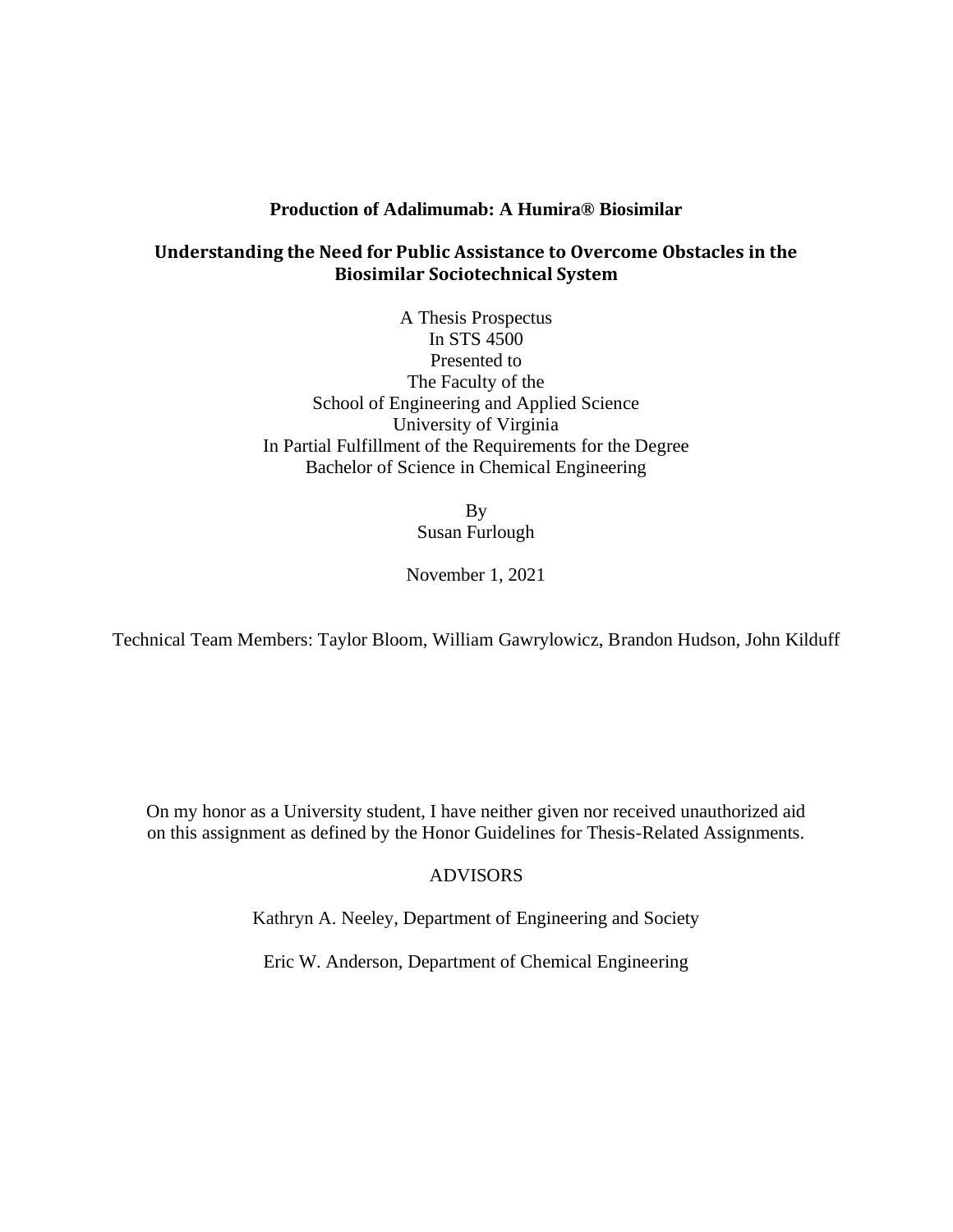### **Accessibility of Monoclonal Antibody Therapeutics**

Despite being used by less than 2% of Americans, biologics, drugs which originate from cells, account for approximately 40% of pharmaceutical expenditures in the United States (Sarpatwari et al., 2019, p. 92). One of the most commonly produced class of biologic therapeutics is monoclonal antibodies (mAbs), accounting for 10 of the 13 new biologics approved in 2020 (de la Torre & Albericio, 2021, p. 2). MAbs are naturally occurring proteins that specifically bind to harmful antigens as part of the immune system's response to destroy pathogens, viruses, and infections (Wootla et al., 2014). However, they can also be engineered and manufactured at an industrial scale to provide medicine for a plethora of diseases such as various cancers and autoimmune disorders. Engineered mAb therapeutics are designed to target and bind to one specific disease-causing antigen.

Due to this specificity, mAbs are becoming more favorable by doctors and scientist when researching new medicines. However, these therapeutics are often expensive and require many and routine doses. For example, Humira®, a mAb therapeutic currently under patent by AbbVie, requires patients to receive a dose every two weeks and can cost up to \$5,000 each month even with insurance (Coghlan et al., 2021, p.1576; SingleCare Team, 2021). The expensive nature of these drugs causes limited and delayed access with as many as 20% of patients neglecting treatment due to the financial burden (Kantarjian et. al., 2014). Furthermore, pressure to increase access to these medicines can lead to less rigorous evaluation standards and thus implicit pressure to neglect patient safety (Ghinea et al., 2017).

Currently, a majority of mAb therapeutics are protected by patents. This allows for the company that discovers a new drug to prevent any other company for selling or manufacturing a similar medicine. However, as patents for these therapeutics start to expire, other companies can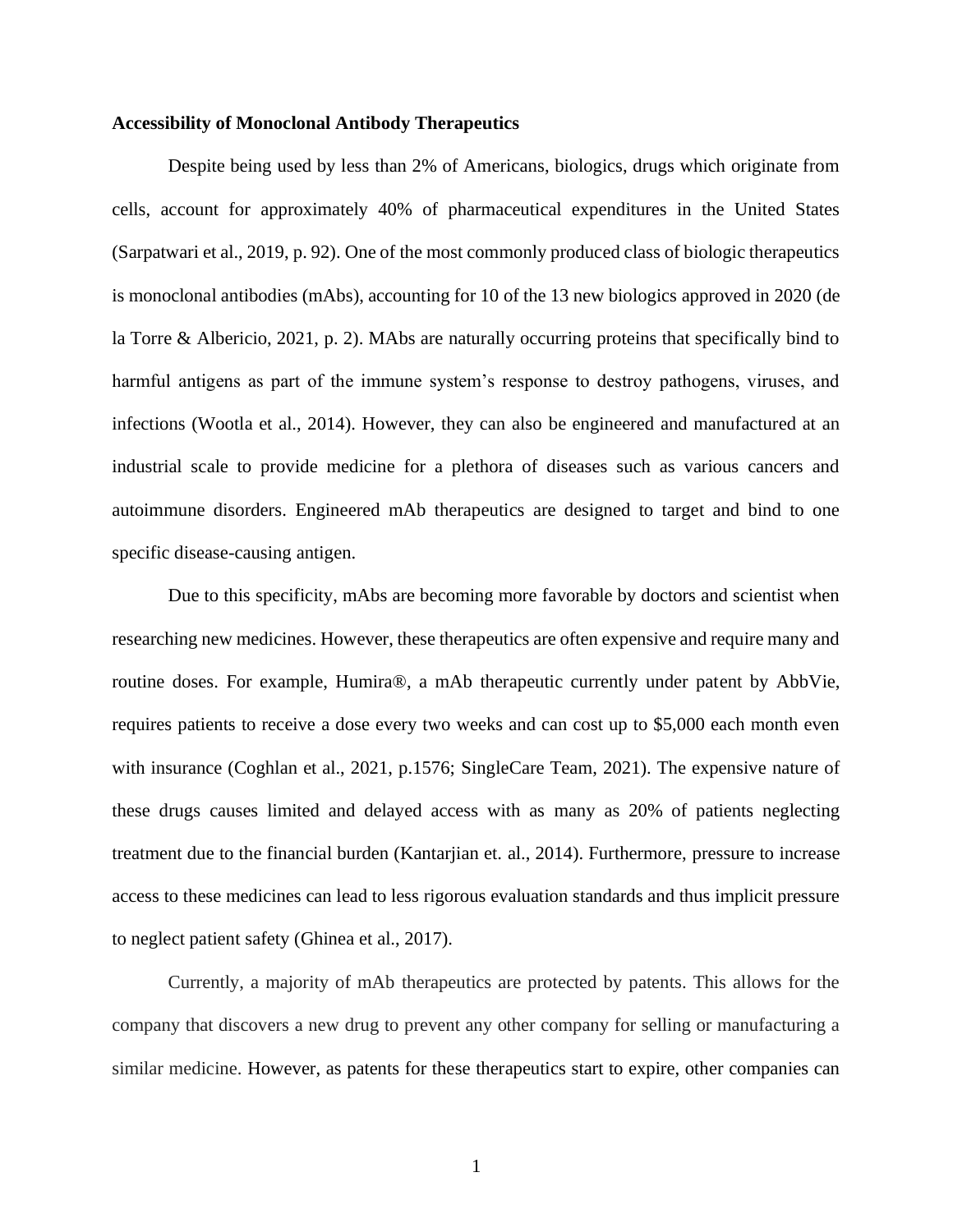produce biosimilars, which are drugs designed to mimic an existing biologic therapeutic. Biosimilars have the potential to greatly reduce the costs of mAbs such as Humira by introducing competition. However, thus far, they have not been as successful as nonbiologic generic medicines in penetrating the market (Sarpatwari et al., 2019). As some companies may begin producing a Humira biosimilar in 2023, my capstone team will design the manufacturing process to produce a Humira biosimilar (Vaidya, 2021). To complement this, I will analyze the current shortcomings of the sociotechnical system of biosimilar production and the lack of market penetration seen by biosimilar products thus far in hopes that future biosimilars can better increase accessibility to mAbs.

#### **Production of Adalimumab: A Humira® Biosimilar**

Adalimumab (Humira) is a mAb therapeutic produced by AbbVie designed to target and block Tumor Necrosis Factor Alpha (TNF- $\alpha$ ), a protein which leads to inflammation in the body. Patients with rheumatoid arthritis, psoriatic arthritis, Crohn's disease, and other autoimmune diseases may produce too much TNF-α and may take Humira to treat the inflammation (Lee et al., 2019). Globally, the market for therapeutic mAbs has surpassed US\$100 billion, with an expected revenue of \$300 billion by the end of 2030 (Lu et al., 2020). Adalimumab is no exception to this, as it is the highest grossing therapeutic with \$20.4 billion in 2020 sales and could cost patients \$72,000 per year despite being only the 152<sup>nd</sup> most prescribed drug (ClinCalc, 2021; Mikulic, 2021; Rowland, 2020).

A select few companies control this market and maintain their dominance through a complex system of product patents. This prevents competition from developing drugs that serve the same function as the original. This allows companies to drive up the prices of their mAb therapeutics and forces patients to pay exorbitant amounts for medicines. When these patents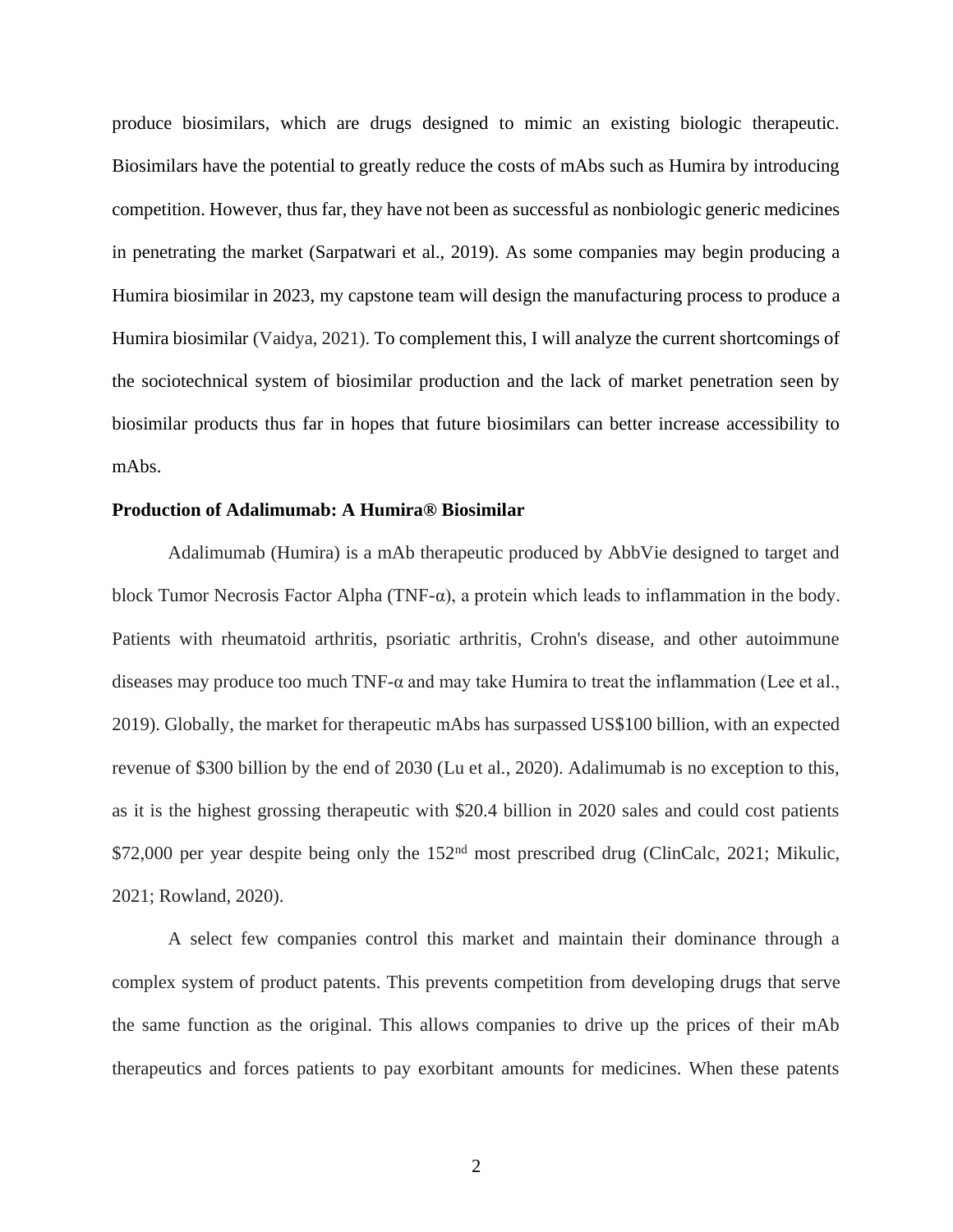expire, other companies can introduce biosimilar drugs that serve as an approximation to the structure of a reference compound while demonstrating no clinically significant differences in quality, safety, and efficacy (Jacobs et al., 2016). Biosimilars for mAbs add new, typically more affordable versions of successful drug products to a high-demand market. The U.S. patent for Humira is expiring in 2023, allowing for opportunities in the development of an adalimumab biosimilar (Vaidya, 2021). The goal of this technical project is to design an adalimumab biosimilar process plant to produce adalimumab at a lower cost in order to compete with Humira.

The current production process for mAbs provides the basis for our design with alterations for our specific product included. MAbs, including adalimumab, are often produced in Chinese Hamster Ovary (CHO) cells which have been genetically modified to contain the gene sequence for the target antibody (Azevedo et al., 2016). Viable CHO cell lines are grown to increase cell density in an upstream continuous fermentation process. As cells grow, they will produce and release the target antibody. Our process will make use of a perfusion bioreactor to continuously filter out product and recycle cells back to the reactor, which will improve the yield. After that, centrifugation and various filtration techniques separate the antibodies from the CHO cells and larger debris before a series of downstream purification steps (H. Liu et al., 2010). In the first downstream step, the mAb undergoes sterile filtration followed by Protein A chromatography in order to isolate the protein from any impurities (Azevedo et al., 2016). A viral inactivation step occurs in order to remove virus contamination, followed by three more chromatography steps for further polishing. Finally, ultrafiltration concentrates the mAb solution before it is dispensed into vials (H. Liu et al., 2010). Formulation and filling will be the final step in our design.

There are large amounts of published data on mAbs of similar molecular weight that can provide the basis for our kinetic data. Monod kinetics are a model for cellular growth and will be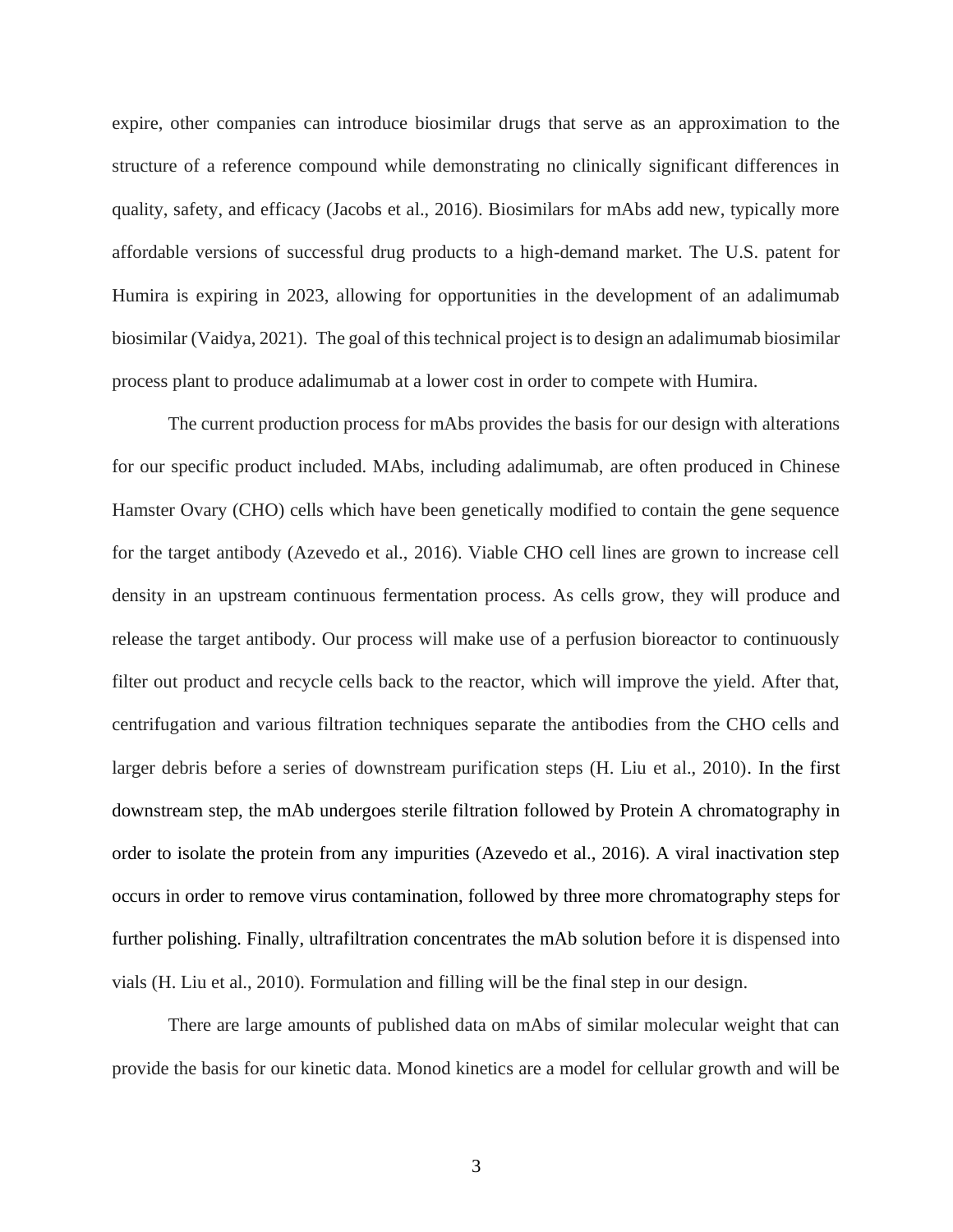useful for our bioreactor design in order to ensure we meet the oxygen and substrate requirements of the cells. In addition, bioseparation theory provides equations for the design of downstream unit operations. We will consult experts in upstream cell growth and downstream separations, such as Professors George Prpich and Giorgio Carta in the University of Virginia Department of Chemical Engineering respectively.

We will complete this project over two semesters as a part of CHE 4474/4476 in a team of five. Two team members will focus on the upstream process while two will focus on downstream purification. The final member will be the expert in quality control and waste disposal. We will evaluate our progress at weekly team meetings and at scheduled sessions with our capstone advisor, Professor Eric Anderson. Our final report will consist of material and energy balances, design of equipment, an economic evaluation, and a discussion of the safety and environmental concerns of the process.

#### **Identifying and Understanding Biosimilar Perception Gaps**

Biologics are relatively new to industry compared to nonbiologically derived, or small molecule, based drugs and "are the fastest-growing sector of the pharmaceutical market" (Sarpatwari et al., 2019, p. 92). Therefore, many are still under patent with only 11 mAb therapeutics having FDA approved biosimilar (Food and Drug Administration, 2021). However, there are over 100 approved mAb therapeutics, meaning that many generic brand biosimilars will soon be entering the market. Figure 1 highlights the importance of these patents beginning to



**Figure 1.** Future Implications of Biosimilars. \$81B worth of biologics lost their patent in 2020 giving biosimilars the potential to penetrate and disrupt the market (Battaglia & Thomas, 2017).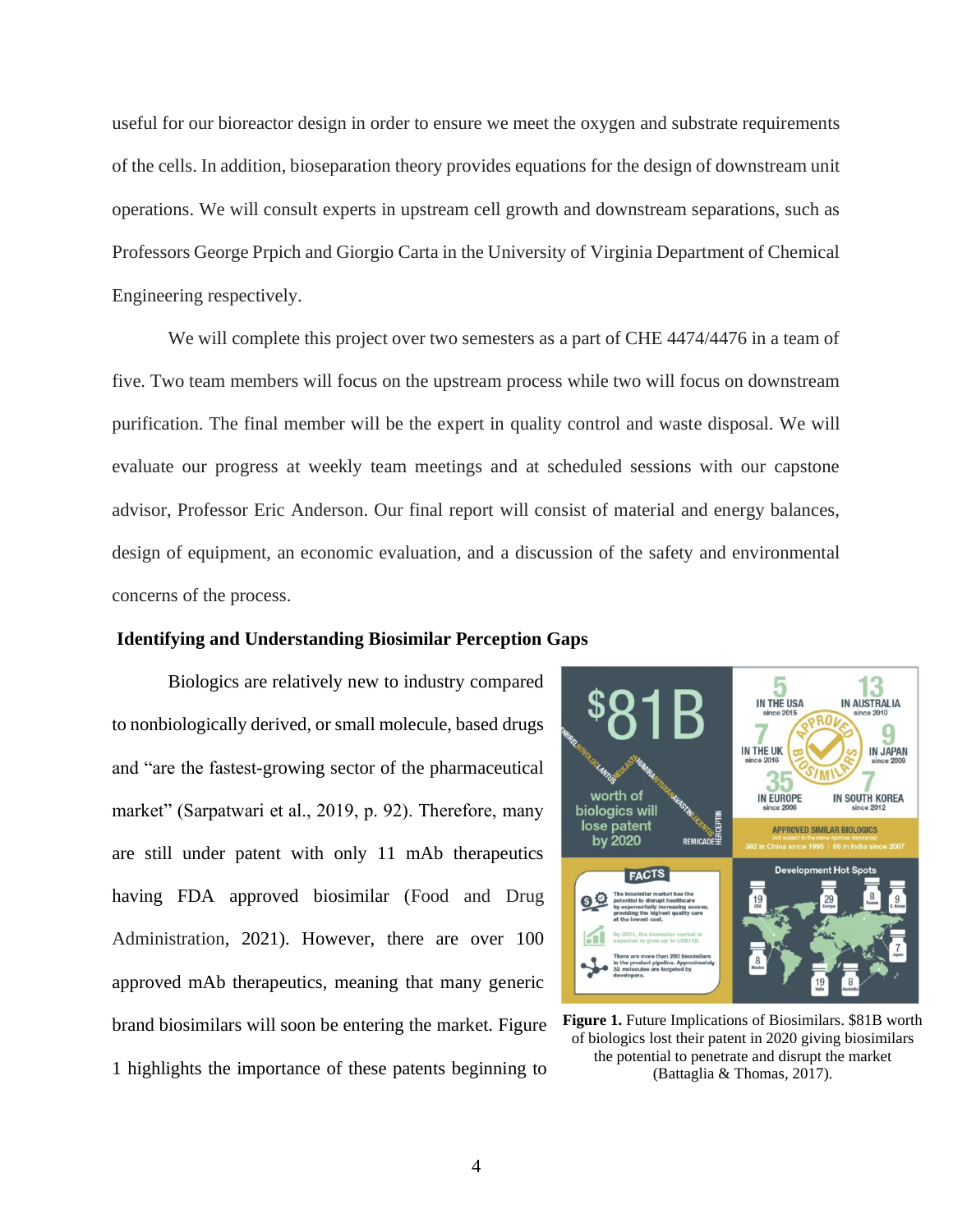expire and shows the current prevalence of biosimilars throughout the world. Due to this novel nature of biosimilars, small molecule generic brand medicines have been on the market for much longer and thus are more prevalent than biosimilars. Therefore, comparing the success of biosimilars thus far to the established system of small molecule generics can help highlight the current shortcomings of the biosimilars system. By better understanding the shortcomings, the system can be improved in the future so that biosimilar products better increase accessibility to expensive therapeutics.

Production of small molecule generic medicines was streamlined in 1984 through a series of new laws, successfully reducing their cost by 80% or more (Sarpatwari et al., 2019, p. 93). In addition to greatly reducing costs, prescriptions for small molecule generic brand drugs grew significantly from only 19% in 1984 to 89% in 2019 (Sarpatwari et al., 2019, p. 93). Therefore, overall, it appears that the law changes enacted in 1984 and subsequent changes were successful in lowering costs and increasing accessibility of small molecule drugs. As stated in the introduction, despite the success of small molecule generics, biosimilars have not been as successful in penetrating the market since their introduction in the US in 2015 (Sarpatwari et al., 2019). For example, as of 2018, approved biosimilars reduced costs only by 17% to 57%, which is significantly less than the 80% reduction achieved by small molecule generics (Sarpatwari et al., 2019, p. 93). This highlights the need for the biosimilar system to be improved in order to achieve higher cost reductions.

The lack of success of biosimilars thus far can be attributed to many factors including technical, cultural, and organizational concerns summarized in Figure 2. Technically, biosimilar products have complex structures and are therefore more difficult to produce than small molecule drugs. Therefore, biosimilar products have stricter regulations and tighter quality controls, which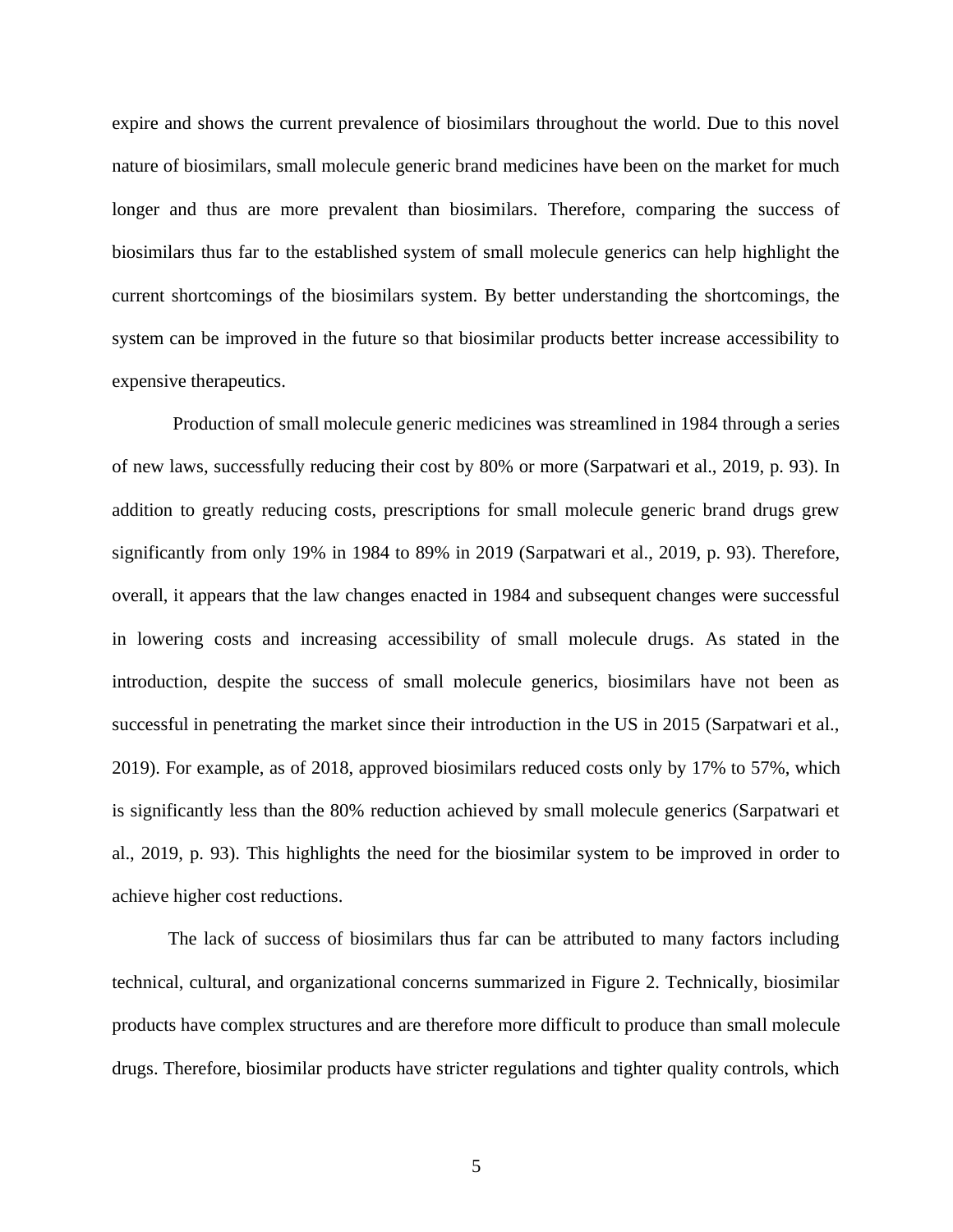raises cost (Weinberg et al., 2005). Culturally, there is a misunderstanding of the safety and efficacy of these products (Jacobs et al., 2016). For example, a majority of patients would not be comfortable switching to biosimilar medications as they view them as less safe and effective as seen in Figure 2. Organizations thus far have failed to address the education gap about the safety and efficacy of biosimilars. Furthermore, companies have found ways to prolong their product patent life, thus postponing the introduction of competition and giving rise to many ethical questions regarding the current patent system (Raj et al., 2015).



**Figure 2.** Gaps in Perception about Biosimilars. Patients perceive biosimilars as less effective and safe than biologics. This problem worsens for patients who are less aware (Jacobs et al., 2016, pp. 941-942).

If awareness and education of biosimilars do not improve, a few large companies will continue to dominate the industry, resulting in expensive drugs with low accessibility (Jacobs et al., 2016). Not only will this limit access to lifesaving medicine, but it will further contribute to the wealth gap in the US and can lead to patient dissatisfaction as it has been found that patients want to be fully informed and aware of their healthcare options (Kaser et al., 2010). Therefore, the STS research portion of this project will focus on analyzing the current sociotechnical system of mAb and biosimilar production using small molecule generics as a model. As stated earlier, by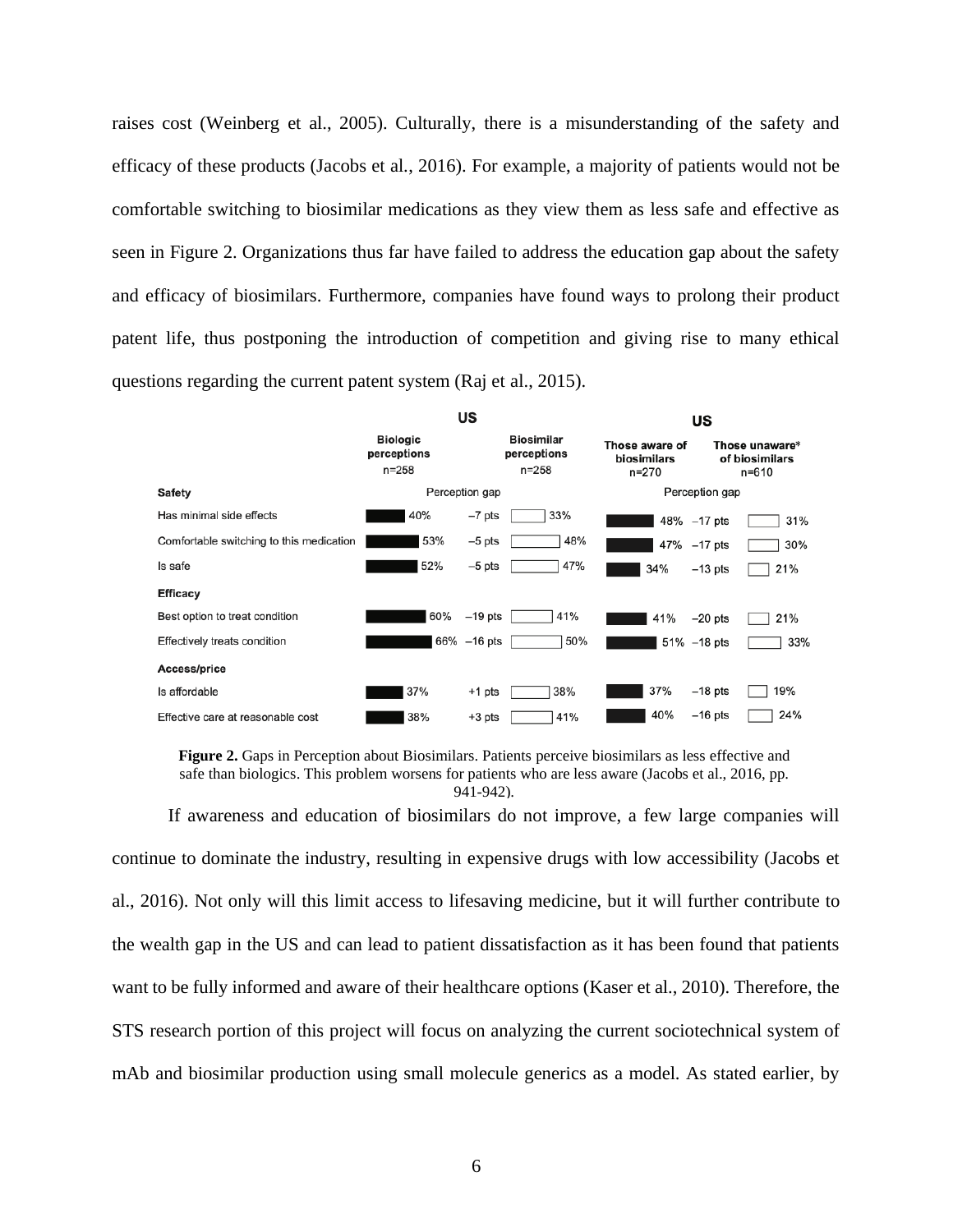studying small molecule generics, the many shortcomings of the biosimilar system can be better identified. To do this, actor-network theory will be utilized in order to identify the actors that are in tension and preventing the success of biosimilar products. Understanding the shortcomings of this system will help identify the most important factors preventing the success of biosimilars so that they can be addressed.

## **Conclusion**

My capstone team will create a design including both process steps and equipment for the production of a Humira biosimilar. We are aiming to design our process to be able to support 40% of the current Humira market and hope sell our product for 40% of the current price. On the other hand, the STS research will provide an improved understanding of the shortcomings of the current sociotechnical system of biosimilar production. The goal of this research is to generate ways to improve the current perception gap by using the success of small molecule generic drugs as a model. If successful and appropriately implemented, this project could have the potential to provide a framework for designing biosimilar plants in the future as patents continue to expire. Additionally, it could increase awareness and trust of biosimilars and thus increase access to mAb therapeutics.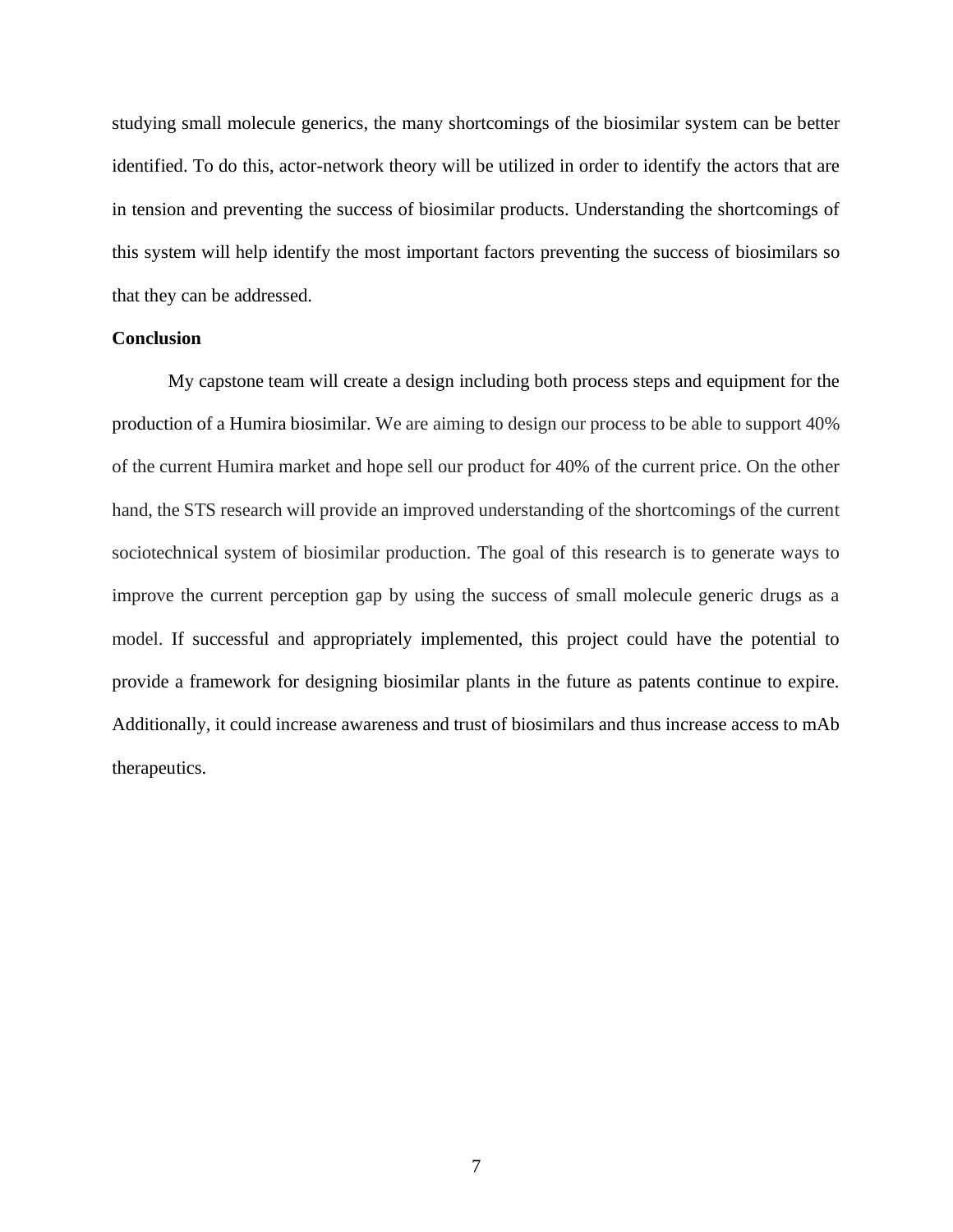### **References**

- Azevedo, V., Dela Coletta Troiano Araujo, L., Bassalobre Galli, N., Kleinfelder, A., Marostica Catolino, N., & Martins Urbano, P. C.. (2016). Adalimumab: A review of the reference product and biosimilars. *Biosimilars*, *Volume 6*, 29–44.<https://doi.org/10.2147/bs.s98177>
- Battaglia, G. & Thomas, L. (2017, July 12). *Biosimilars. Are they ready for primetime?*  Bioradiations.<https://www.bioradiations.com/biosimilars-are-they-ready-for-primetime/>
- Food and Drug Administration. (2021, September 20). *Biosimilar product information.* <https://www.fda.gov/drugs/biosimilars/biosimilar-product-information>
- ClinCalc. (2021, August). *The top 300 drugs of 2019*. <https://clincalc.com/DrugStats/Top300Drugs.aspx>
- Coghlan, J., He, H., & Schwendeman, A. S. (2021). Overview of Humira® biosimilars: Current european landscape and future implications. *Journal of Pharmaceutical Sciences*, *110*(4), 1572–1582.<https://doi.org/10.1016/j.xphs.2021.02.003>
- de la Torre, B.G. & and Albericio, F. (2021). The pharmaceutical industry in 2020. An analysis of FDA drug approvals from the perspective of molecules. *Molecule, 26*(627), 1-14. <https://doi.org/10.3390/molecules26030627>
- Jacobs, I., Singh, E., Sewell, L., Al-Sabbagh, A., & Shane, L. G. (2016). Patient attitudes and understanding about biosimilars: An international cross-sectional survey. *Patient Preference and Adherence*, 937.<https://doi.org/10.2147/PPA.S104891>
- Ghinea, N., Little, M., & Lipworth, W. (2017). Access to high cost cancer medicines through the lens of an australian senate inquiry—Defining the "Goods" at Stake. *Journal of Bioethical Inquiry*, *14*(3), 401–410.<https://doi.org/10.1007/s11673-017-9800-2>
- Kantarjian, H., Steensma, D., Rius Sanjuan, J., Elshaug, A., & Light, D. (2014). High cancer

drug prices in the United States: Reasons and proposed solutions. *Journal of Oncology Practice*, 10(4), e208–e211.<https://doi.org/10.1200/JOP.2013.001351>

- Kaser, E., Shaw, J., Marven, M., Swinburne, L., & Boyle, F. (2010). Communication about highcost drugs in oncology—The patient view. *Annals of Oncology*, *21*(9), 1910–1914. <https://doi.org/10.1093/annonc/mdq068>
- Lee, J. J., Yang, J., Lee, C., Moon, Y., Ahn, S., & Yang, J. (2019). Demonstration of functional similarity of a biosimilar adalimumab SB5 to Humira®. *Biologicals*, *58*, 7–15[.](https://doi.org/10.1016/j.biologicals.2018.12.002) <https://doi.org/10.1016/j.biologicals.2018.12.002>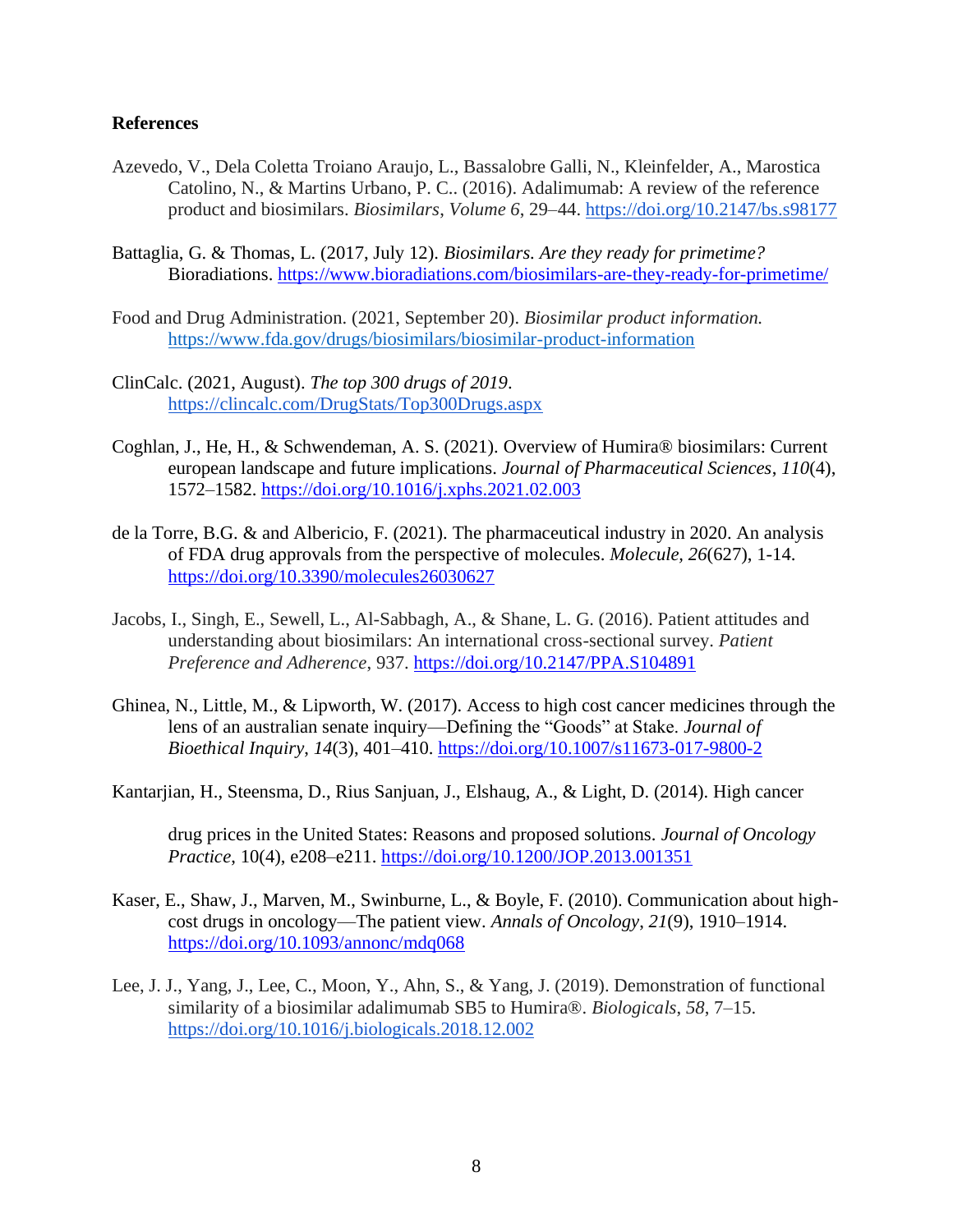- Liu, H. F., Ma, J., Winter, C., & Bayer, R.. (2010). Recovery and purification process development for monoclonal antibody production. *Mabs*, *2*(5), 480–499. <https://doi.org/10.4161/mabs.2.5.12645>
- Lu, R.-M., Hwang, Y.-C., Liu, I.-J., Lee, C.-C., Tsai, H.-Z., Li, H.-J., & Wu, H.-C. (2020). Development of therapeutic antibodies for the treatment of diseases. *Journal of Biomedical Science*, *27*(1), 1. <https://doi.org/10.1186/s12929-019-0592-z>
- López-Meza, J., Araíz-Hernández, D., Carrillo-Cocom, L. M., López-Pacheco, F., Rocha-Pizaña, M. del R., & Alvarez, M. M. (2016). Using simple models to describe the kinetics of growth, glucose consumption, and monoclonal antibody formation in naive and infliximab producer CHO cells. *Cytotechnology*, *68*(4), 1287–1300. <https://doi.org/10.1007/s10616-015-9889-2>
- Mikulic, M. (2021, March 26). *Top pharma products by global sales*. Statista[.](https://www.statista.com/statistics/258022/top-10-pharmaceutical-products-by-global-sales-2011/) [https://www.statista.com/statistics/258022/top-10-pharmaceutical-products-by-global](https://www.statista.com/statistics/258022/top-10-pharmaceutical-products-by-global-sales-2011/)[sales-2011/](https://www.statista.com/statistics/258022/top-10-pharmaceutical-products-by-global-sales-2011/)
- Raj, G. M., Priyadarshini, R., & Mathaiyan, J. (2015). Drug patents and intellectual property rights. *European Journal of Clinical Pharmacology*, *71*(4), 403–409. <https://doi.org/10.1007/s00228-015-1811-5>
- Rowland, C. (2020, January 8). Why price of [Humira keeps rising despite FDA approval of](https://www.washingtonpost.com/business/economy/why-humiras-price-keeps-rising-despite-fda-approval-of-generic-competition/2020/01/07/549ed0ce-2e3a-11ea-bcb3-ac6482c4a92f_story.html)  generic competition. *Washington Post*. [https://www.washingtonpost.com/business/economy/why-humiras-price-keeps-rising](https://www.washingtonpost.com/business/economy/why-humiras-price-keeps-rising-despite-fda-approval-of-generic-competition/2020/01/07/549ed0ce-2e3a-11ea-bcb3-ac6482c4a92f_story.html)[despite-fda-approval-of-generic-competition/2020/01/07/549ed0ce-2e3a-11ea-bcb3](https://www.washingtonpost.com/business/economy/why-humiras-price-keeps-rising-despite-fda-approval-of-generic-competition/2020/01/07/549ed0ce-2e3a-11ea-bcb3-ac6482c4a92f_story.html) [ac6482c4a92f\\_story.html](https://www.washingtonpost.com/business/economy/why-humiras-price-keeps-rising-despite-fda-approval-of-generic-competition/2020/01/07/549ed0ce-2e3a-11ea-bcb3-ac6482c4a92f_story.html)
- Sarpatwari, A., Barenie, R., Curfman, G., Darrow, J. J., & Kesselheim, A. S. (2019). The US biosimilar market: Stunted growth and possible reforms. *Clinical Pharmacology & Therapeutics*, *105*(1), 92–100.<https://doi.org/10.1002/cpt.1285>
- SingleCare Team. (2021, January 12). *How much does Humira cost? See prices and ways to save.* <https://www.singlecare.com/blog/humira-cost/>
- Vaidya, M. (2021, February 19). *AbbVie's successful hard-ball with Humira legal strategy unlikely to spawn similar efforts; potential appeals outcome unclear*. Pharmaceutical Technology. [https://www.pharmaceutical-technology.com/comment/abbvies-successful](https://www.pharmaceutical-technology.com/comment/abbvies-successful-hard-ball-with-humira/)[hard-ball-with-humira/](https://www.pharmaceutical-technology.com/comment/abbvies-successful-hard-ball-with-humira/)
- Weinberg, W. C., Frazier-Jessen, M. R., Wu, W. J., Weir, A., Hartsough, M., Keegan, P., & Fuchs, C. (2005). Development and regulation of monoclonal antibody products: Challenges and opportunities. *Cancer and Metastasis Reviews*, *24*(4), 569–584. <https://doi.org/10.1007/s10555-005-6196-y>